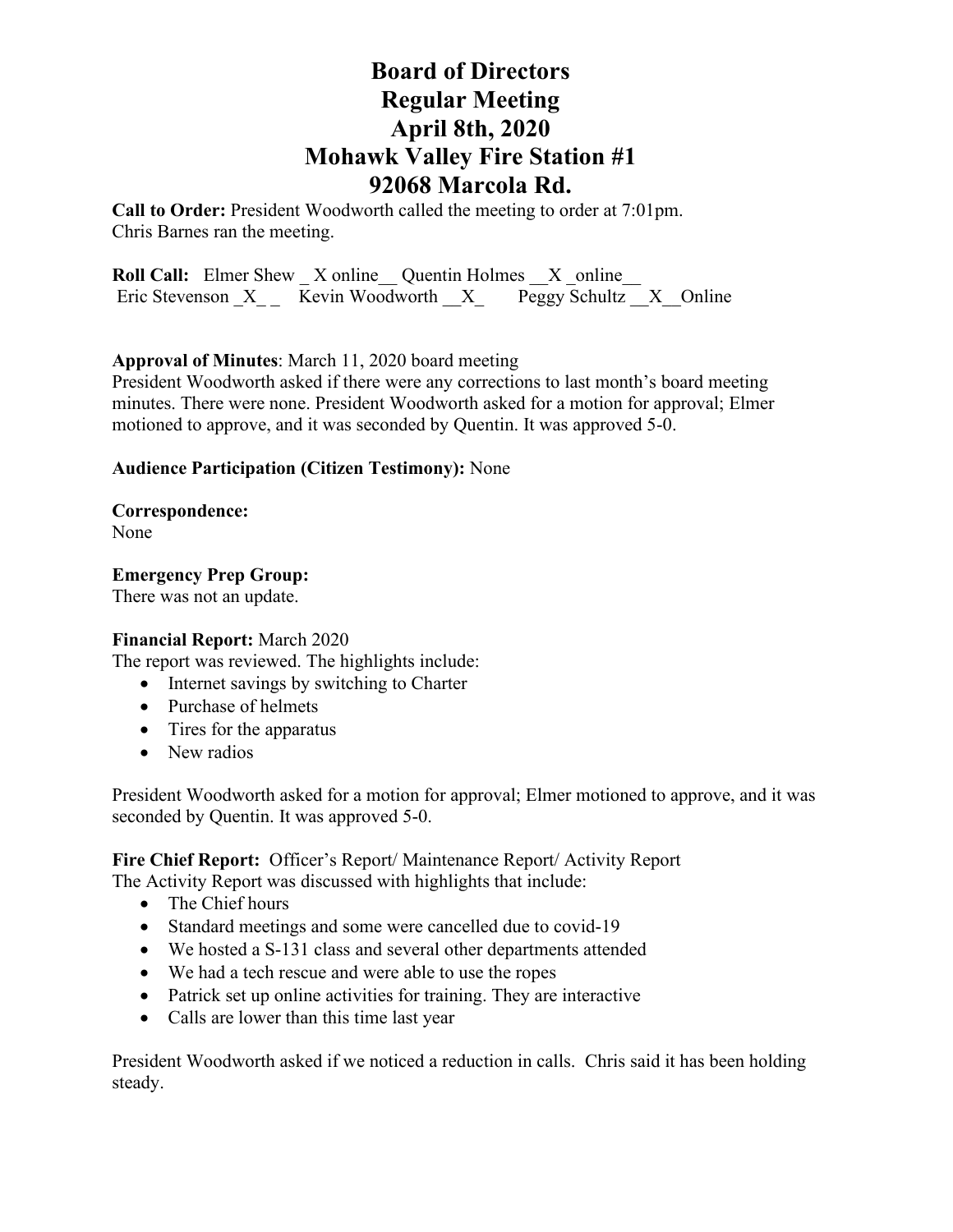# **Board of Directors Regular Meeting April 8th, 2020 Mohawk Valley Fire Station #1 92068 Marcola Rd.**

### **Maintenance Report**

The Maintenance Report was discussed. The highlights include:

- Busy with covid-19 and the new engine
- Lots of engine in service-related work
- Making sure we are following all rules and precautions for covid-19

Elmer asked about getting the wheel problem fixed. Chris said we got the approval for aluminum wheels but did have to replace some studs to get those. The wheels are fixed and it was no cost to us.

### **Old Business**:

1. Project Update - grants

We were unsuccessful with the firehouse subs grant. We are still waiting to hear from AFG to replace our heart monitors. We are about to submit paperwork for a grant through the Department of Forestry.

2. Incentive Program

The policy was included in the packet. It needs reviewed and adopted. It will start July 1<sup>st</sup>. Chief will set up a contract to get the program started. The first deposit will be in January/February 2021. Quentin motioned to adopt. It was seconded by Elmer. It was approved 5-0.

3. Budget

The budget committee approved the budget. We need to send out notification and get it adopted.

#### **New Business:**

1. Budget

It was discussed in old business.

2. Chief Review

Every was emailed the review forms. President Woodworth encouraged everyone to make comments in each section to help improve the process and help Chief know where he stands with board members. It is also now a fillable PDF file.

3. Covid-19 update

We have adopted new ways of doing calls. OHA approved reciprocity for EMT to practice in Oregon without an Oregon license. President Woodworth asked about